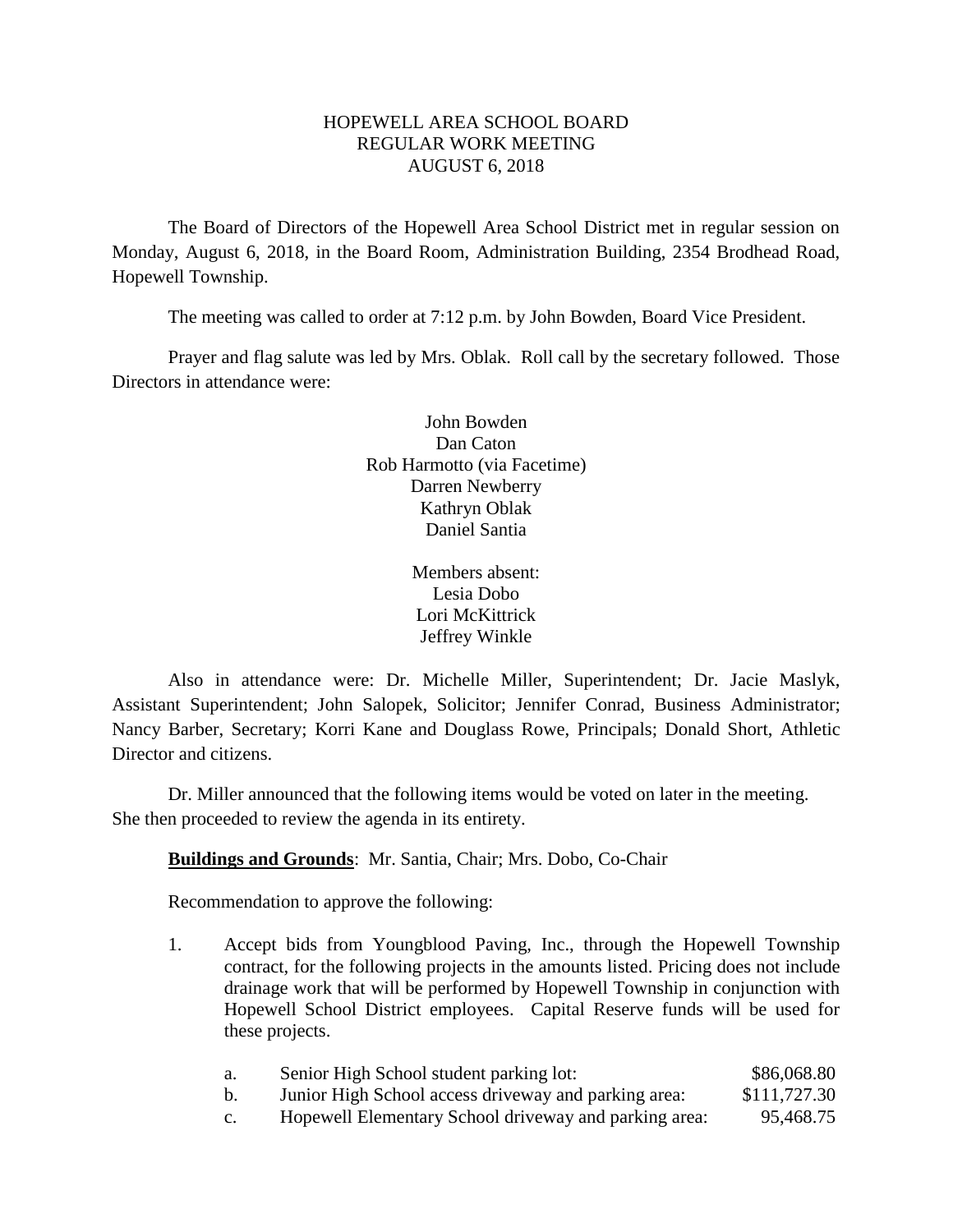# **Personnel**: Mr. Harmotto, Chair; Ms. McKittrick, Co-Chair

Recommendation to approve the following:

- 1. Resignation of Kailen Fiedler, InnovatEd teacher at the Junior High School, effective August 7, 2018.
- 2. Resignation of Christine Furman, second grade teacher at Hopewell Elementary School, effective August 1, 2018.
- 3. Resignation for retirement of Georgina Estok, first grade teacher at Independence Elementary School, effective August 7, 2018.
- 4. Employment of Kelly Palmer, science teacher at the Junior High School, at step 1 of the Masters scale, effective August 23, 2018, pending receipt of all necessary clearances and documentation.
- 5. Employment of Toni Priore, kindergarten teacher at Hopewell Elementary School, at step 2 of the Bachelors scale, effective August 23, 2018, pending receipt of all necessary clearances and documentation. Ms. Priore was a longterm substitute teacher in Hopewell Area School District during the 2017-2018 school year and was given one year of service credit on the salary scale.
- 6. Employment of Anne Beilter, first grade teacher at Hopewell Elementary School, at step 1 of the Bachelors scale, effective August 23, 2018, pending receipt of all necessary clearances and documentation.
- 7. Employment of Tiffany Robinson, special education teacher at Hopewell Elementary School, at step 1 of the Bachelors scale, effective August 23, 2018, pending receipt of all necessary clearances and documentation.
- 8. Employment of example in each state is softball coach, effective August 7, 2018.
- 9. Employment of Brittany Enders, substitute bus driver and transportation aide, effective August 7, 2018.
- 10. Employment of Robert Lepak, substitute bus driver and transportation aide, effective August 7, 2018.

**Transportation**: Mr. Winkle, Chair; Mrs. Oblak, Co-Chair

Recommendation to approve the following:

- 1. Reject all bids dated July 27, 2018 for the two 9-passenger vans.
- 2. Purchase of 2, 2019 72 passenger buses from Wolfington, Inc. in the amount of \$166,466.00. Funds to be taken from the Capital Reserve Fund.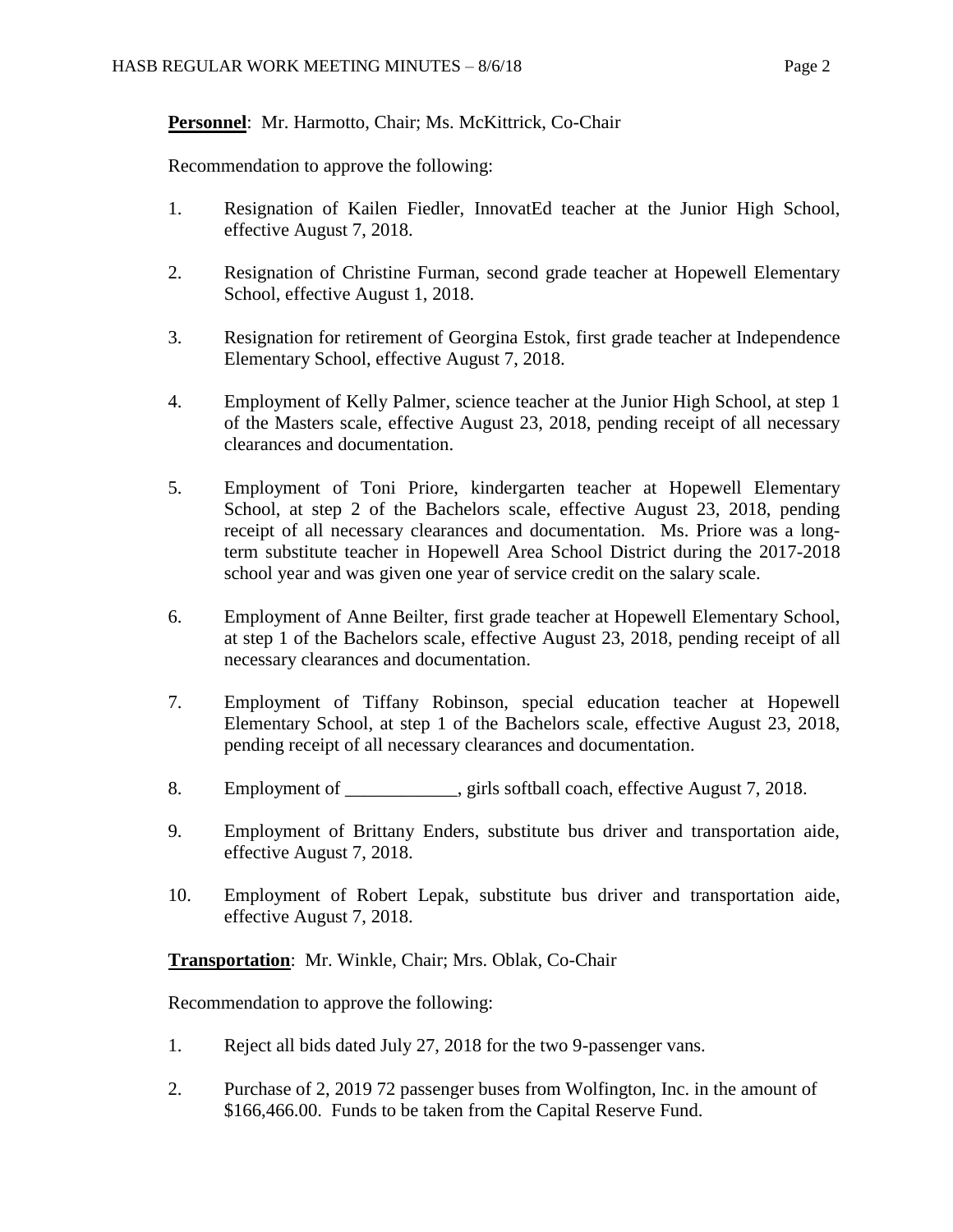Dr. Miller said that the following items would be voted on during the August 20, 2018 Business Meeting.

## **Education/Curriculum/Instruction**

- 1. Agreement with the Beaver Valley Intermediate Unit to provide Title 1 services to Our Lady of Fatima School for the 2018-2019 school year at a per pupil cost of \$1,107.11, paid with Title 1 funding.
- 2. Appointment of the following:
	- a. Dr. Moka as District Physician \$10 per exam;
	- b. Optometric Care as District Vision Examiner \$3.25 per exam; and
	- c. Dr. Timothy Ungarean to provide dental exams \$5 per exam.
- 3. List of Senior High Club & Activity Sponsors for the 2018-2019 School Year.
- 4. Request of the Senior High School Marching Band to travel to Cincinnati, Ohio May 3, 2019 through May 5, 2019.
- 5. Agreement with the Beaver Valley Intermediate Unit to provide ESL (English as A Second Language) for the 2018-2019 school year at a cost of \$40.00 per hour.
- 6. Contract with Western Pennsylvania School for Blind Children Outreach Program to provide vision and/or orientation and mobility services for the 2018-2019 school year.
- 7. Staffing Agreement with STAT Staffing to provide nursing services on an as needed basis for the 2018-2019 school year at the following hourly rates:

| a.             | <b>Licensed Practical Nurse</b> | \$40.88 |
|----------------|---------------------------------|---------|
| b.             | Registered Nurse                | \$43.88 |
| $\mathbf{c}$ . | Registered Nurse/Specialty      | \$49.88 |

- 8. Draft of elementary report card, as presented.
- 9. Photography by James to provide photography services for the Yearbook and the Senior High School dances for the 2018-2019 School year.
- 10. Memorandum of Understanding by and between the Hopewell Education Association and the Hopewell Area School District with respect to instruction at the Beaver County Jail.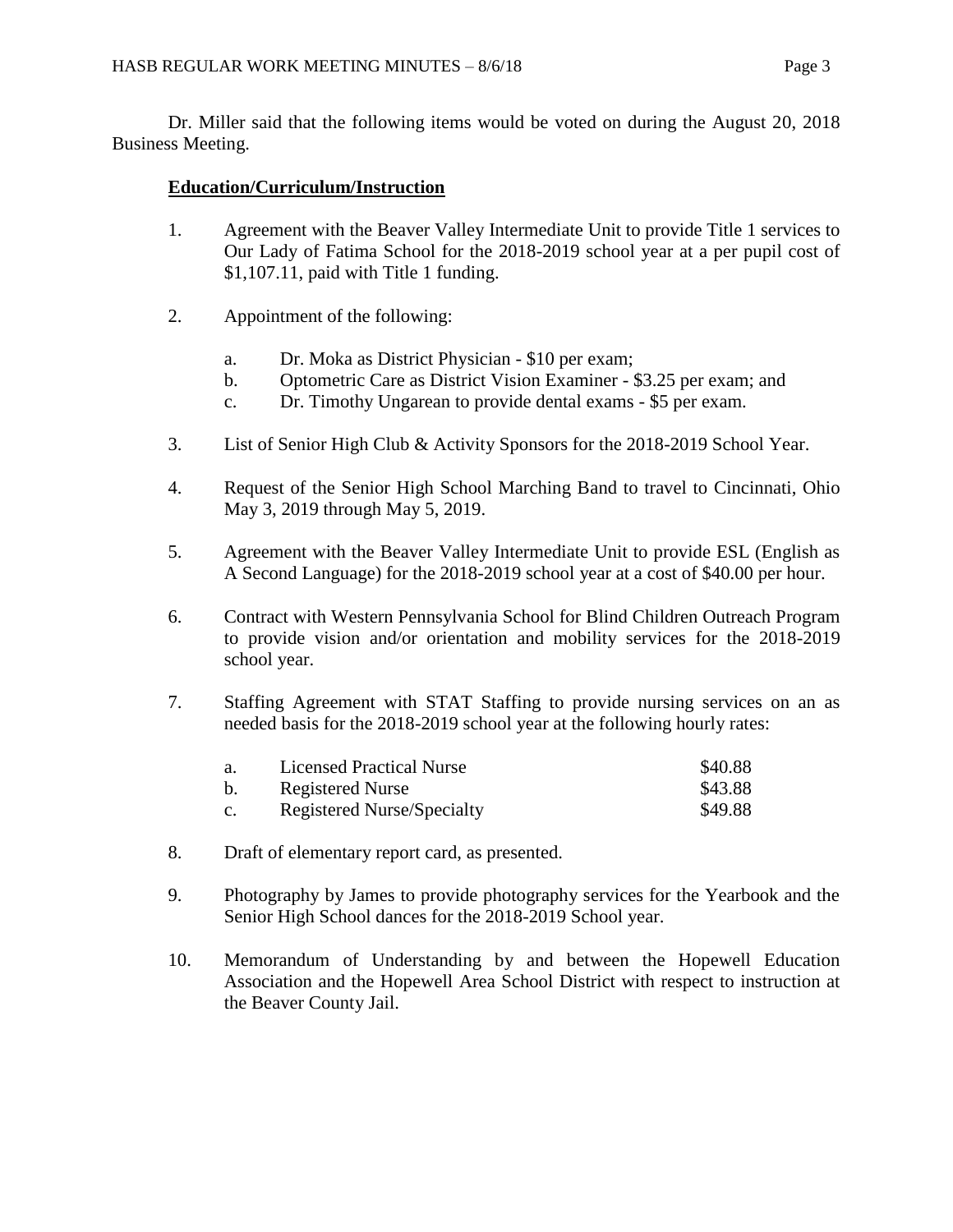# **Athletics**:

Recommendation to approve the following:

- 1. Agreement with Greater Pittsburgh Physical Therapy to provide assistant athletic trainer services supporting the District's Athletic Director/Trainer, Mr. Don Short, in the amount of \$21,000.00.
- 2. Football coaches and salaries for the 2018-2019 season:

| <b>Head Coach</b>         | Mark Washington        | \$10,400.00 |
|---------------------------|------------------------|-------------|
| 1st Assistant             | <b>Sherman McBride</b> | \$5,500.00  |
| 2nd Assistant             | Dan Hilton             | \$5,000.00  |
| 3rd Assistant             | <b>Andrew Moore</b>    | \$4,400.00  |
| 4 <sup>th</sup> Assistant | Lynnwood Alford        | \$4,200.00  |
| 5 <sup>th</sup> Assistant | <b>Jeff Kelly</b>      | \$3,800.00  |
| $6th$ Assistant           | Dayne Smith            | \$3,100.00  |
| $7th$ Assistant           | <b>Jim Brown</b>       | \$3,000.00  |
| 8 <sup>th</sup> Assistant | <b>Blake Lewis</b>     | \$3,000.00  |
| 9 <sup>th</sup> Assistant | <b>Justin Saunders</b> | \$3,337.00  |
| $10th$ Assistant          | <b>DeSantae Hines</b>  | \$500.00    |
| $11th$ Assistant          | Mike Nardelli          | \$1000.00   |
| Volunteer                 | <b>Bob Cromer</b>      | \$0         |
| Volunteer                 | Jeff McLaughlin        | \$0         |
| <b>TOTAL</b>              |                        | \$47,237.00 |

## **Buildings and Grounds**

1. Request of Our Lady of Fatima to use the Senior High School practice soccer field from August 21, 2018 through November 1, 2018 on Tuesday and Thursday evenings from 6:00 p.m. until 8:00 p.m. for practice.

Dr. Miller announced that she had send a Request for Proposal to four architects and engineers for a District-Wide feasibility study. The deadline for submittal is Thursday, August 16, 2018.

# **Finance and Budget**:

1. Amendment to the funding arrangement set forth in the Articles of Agreement of the Beaver County School Health Care Insurance Consortium.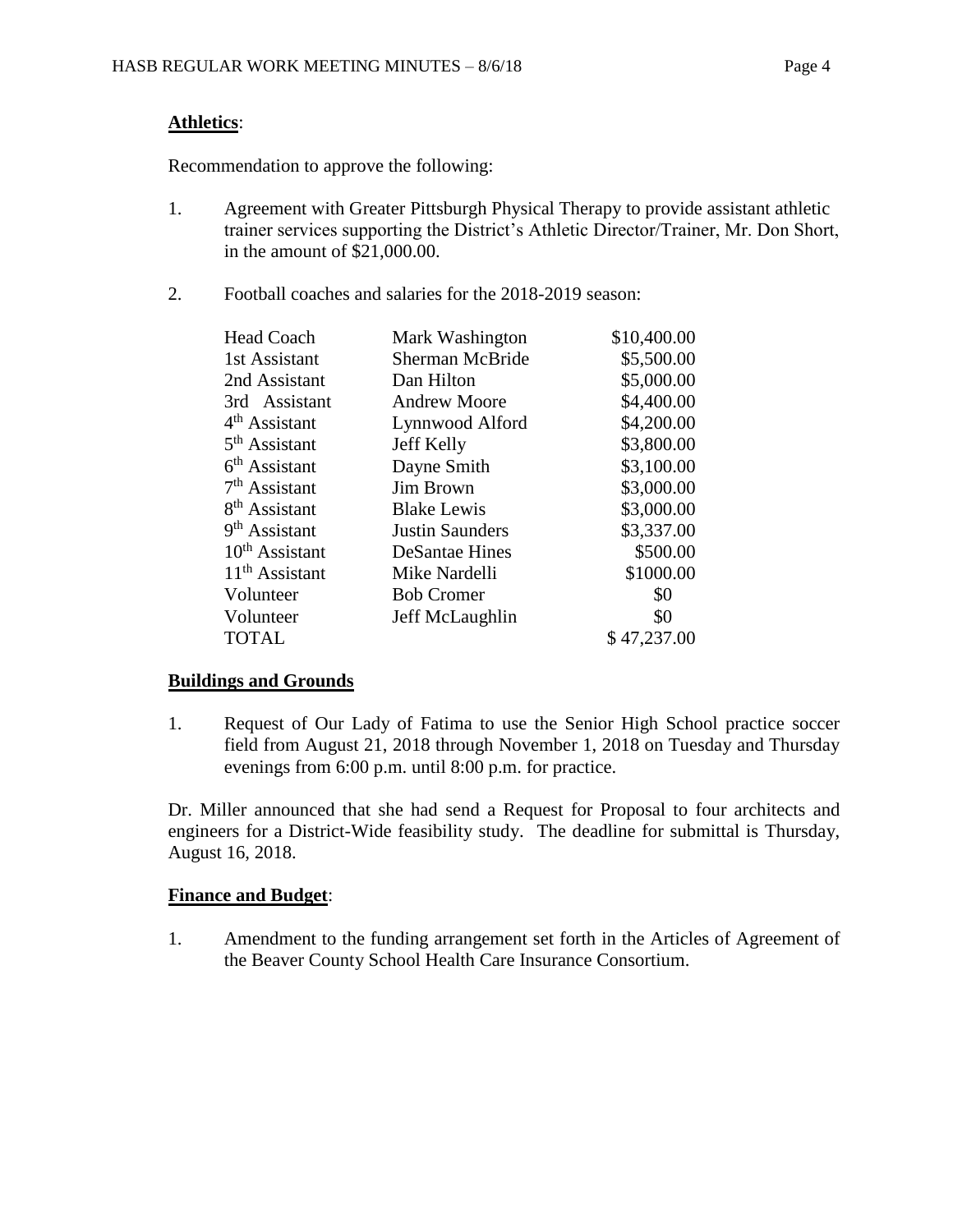## **Nutrition and Food Services**:

Mrs. Conrad explained that there would be no increase to school lunch prices this year. Prices remain as follows:

- 1. \$2.65 for secondary students; and
- 2. \$2.40 for elementary students.

Mrs. Conrad also announced that a grant through Share our Strength and the No Kid Hungry Campaign has been conditionally awarded to the District in the amount of \$6,600.00, \$2,200.00 for each elementary school, to help the District increase student participation in the school breakfast program. This grant opportunity is made possible by a partnership between Share Our Strength and the Arby's Foundation.

## **Personnel**

- 1. Contract with PA-Educator.net to provide a clearinghouse for potential professional and non-certificated employees at an annual cost of \$2,175.00.
- 2. Employment of \_\_\_\_\_\_\_\_\_\_\_\_\_\_, English/language arts teacher at the Junior High School, at step \_\_\_ of the \_\_\_\_\_\_\_\_ scale, effective August 23, 2018, pending receipt of all necessary clearances and documentation.
- 3. Employment of \_\_\_\_\_\_\_\_\_\_\_\_\_\_, technology education teacher at the Senior High School, at step \_\_\_ of the \_\_\_\_\_\_\_\_\_ scale, effective August 23, 2018, pending receipt of all necessary clearances and documentation.
- 4. Employment of \_\_\_\_\_\_\_\_\_\_\_, part-time French teacher at the Senior High School, at step \_\_\_ of the \_\_\_\_\_\_\_\_\_ scale, effective August 23, 2018, pending receipt of all necessary clearances and documentation.
- 5. Employment of \_\_\_\_\_\_\_\_\_\_\_\_\_\_, kindergarten teacher at Independence Elementary School, at step \_\_\_\_ of the \_\_\_\_\_\_\_\_\_\_ scale, effective August 23, 2018, pending receipt of all necessary clearances and documentation.
- 6. Employment of \_\_\_\_\_\_\_\_\_\_\_\_\_\_, second grade teacher at Hopewell Elementary School, at step \_\_\_ of the \_\_\_\_\_\_\_\_\_ scale, effective August 23, 2018, pending receipt of all necessary clearances and documentation.

## **Visitors**

No visitors wished to address the Board.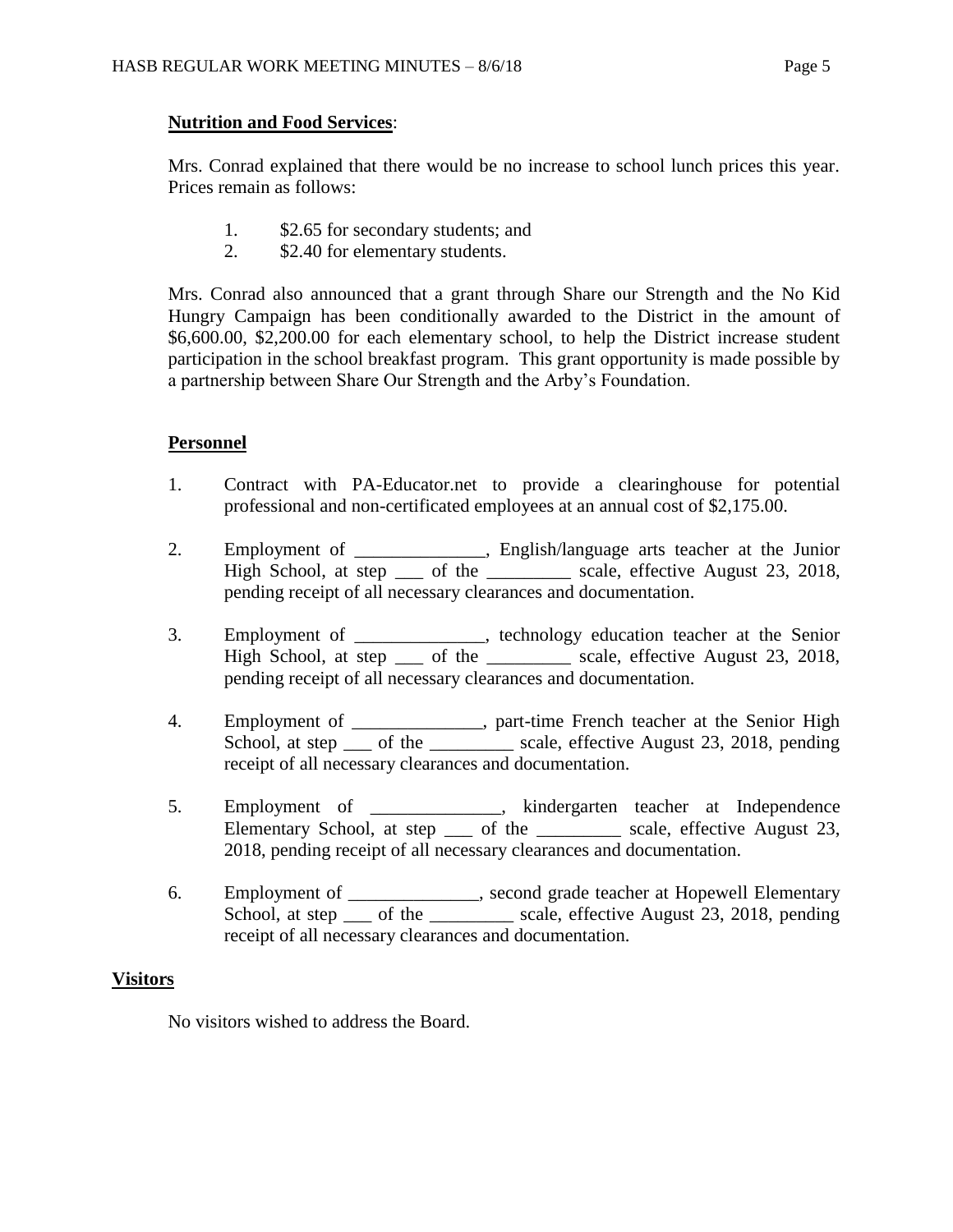At this point in the meeting, Mr. Bowden returned to Buildings and Grounds.

### **Buildings and Grounds by Mr. Santia, Chair**

#### MOTION #1

By Dan Santia, seconded by Darren Newberry, to accept bids from Youngblood Paving, Inc., through the Hopewell Township contract, for the following projects in the amounts listed. Pricing does not include drainage work that will be performed by Hopewell Township in conjunction with Hopewell School District employees. Capital Reserve funds will be used for these projects. MOTION carried unanimously by an affirmative roll call vote of all Directors in attendance.

| 1. | Senior High School student parking lot:               | \$86,068.80  |
|----|-------------------------------------------------------|--------------|
| 2. | Junior High School access driveway and parking area:  | \$111,727.30 |
|    | Hopewell Elementary School driveway and parking area: | 95,468.75    |

### **Personnel by Mr. Harmotto, Chair**

### MOTION #2

By Rob Harmotto, seconded by Dan Santia, to accept the resignation of Kailen Fiedler, InnovatEd teacher at the Junior High School, effective August 7, 2018. MOTION carried unanimously by an affirmative vote of all Directors in attendance.

#### MOTION #3

By Rob Harmotto, seconded by Kathryn Oblak, to accept the resignation of Christine Furman, second grade teacher at Hopewell Elementary School, effective August 1, 2018. MOTION carried unanimously by an affirmative vote of all Directors in attendance.

#### MOTION #4

By Rob Harmotto, seconded by Dan Caton, to accept the resignation of Georgina Estok, first grade teacher at Independence Elementary School, effective August 7, 2018. MOTION carried unanimously by an affirmative vote of all Directors in attendance.

### MOTION #5

By Rob Harmotto, seconded by Kathryn Oblak, to approve the employment of Kelly Palmer, science teacher at the Junior High School, at step 1 of the Masters scale, effective August 23, 2018, pending receipt of all necessary clearances and documentation. MOTION carried unanimously by an affirmative roll call vote of all Directors in attendance.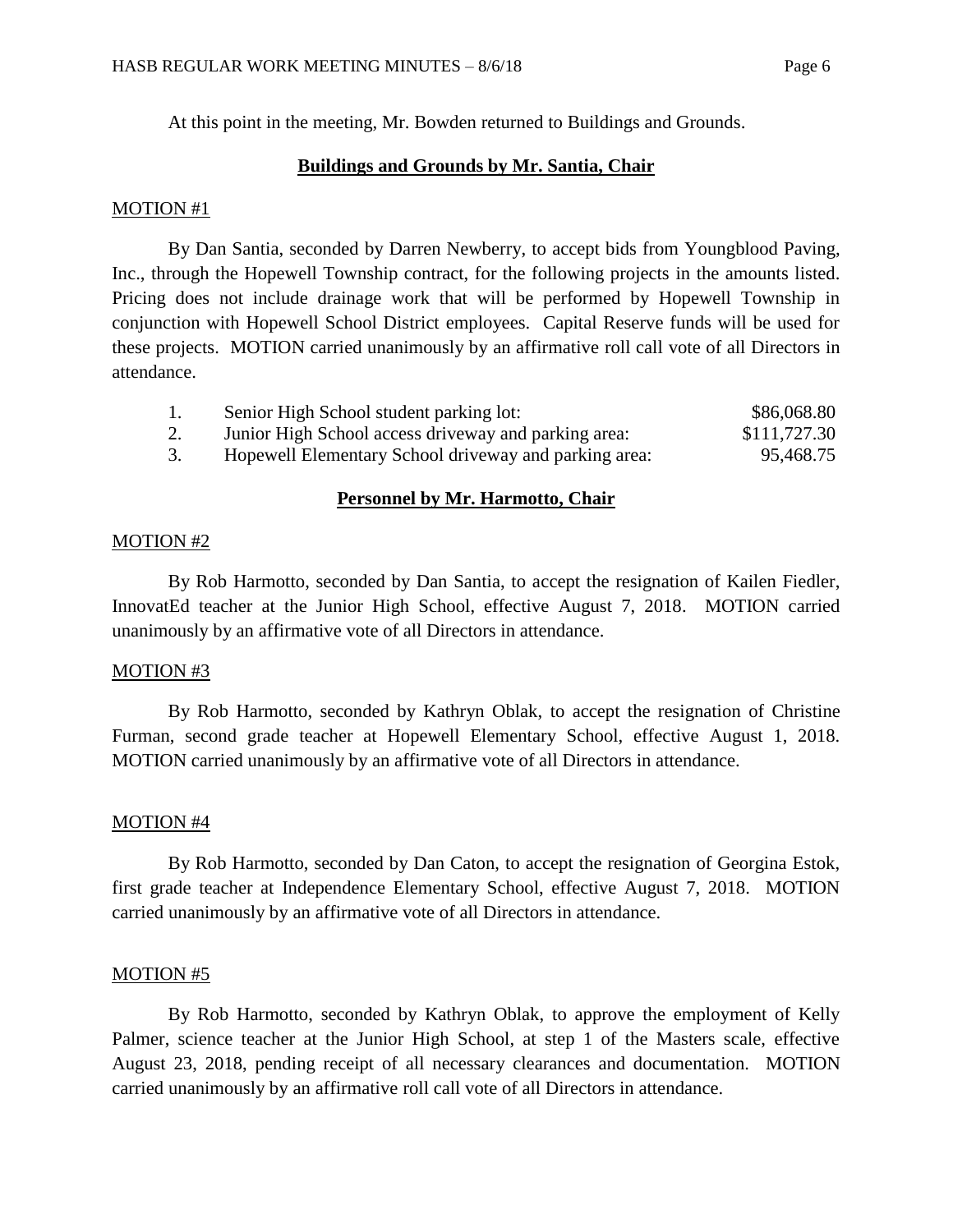### MOTION #6

By Rob Harmotto, seconded by Dan Santia, to approve the employment of Tony Priore, kindergarten teacher at Hopewell Elementary School, at step 2 of the Bachelors scale, effective August 23, 2018, pending receipt of all necessary clearances and documentation. MOTION carried unanimously by an affirmative roll call vote of all Directors in attendance. Ms. Priore was a long-term substitute teacher in the Hopewell Area School District during the 2017-2018 school year and was given one year of service credit on the salary scale.

# MOTION #7

By Rob Harmotto, seconded by Dan Caton, to approve the employment of Anne Beilter, first grade teacher at Hopewell Elementary School, at step 1 of the Bachelors scale, effective August 23, 2018, pending receipt of all necessary clearances and documentation. MOTION carried unanimously by an affirmative roll call vote of all Directors in attendance.

## MOTION #8

By Rob Harmotto, seconded by Kathryn Oblak, to approve the employment of Tiffany Robinson, autistic support teacher at Hopewell Elementary School, at step 1 of the Bachelors scale, effective August 23, 2018, pending receipt of all necessary clearances and documentation. MOTION carried unanimously by an affirmative roll call vote of all Directors in attendance.

A motion for the employment of a girls softball coach was tabled.

## APPROVAL OF GROUPED ITEMS

### MOTION #9

By Rob Harmotto, seconded by Kathryn Oblak, to approve items (1) and (2) as presented in accordance with School Board's agreement for grouping items in a single motion. MOTION carried unanimously by an affirmative vote of all Directors in attendance.

- 1. Employment of Brittany Enders, substitute bus driver and transportation aide, effective August 7, 2018.
- 2. Employment of Robert Lepak, substitute bus driver and transportation aide, effective August 7, 2018.